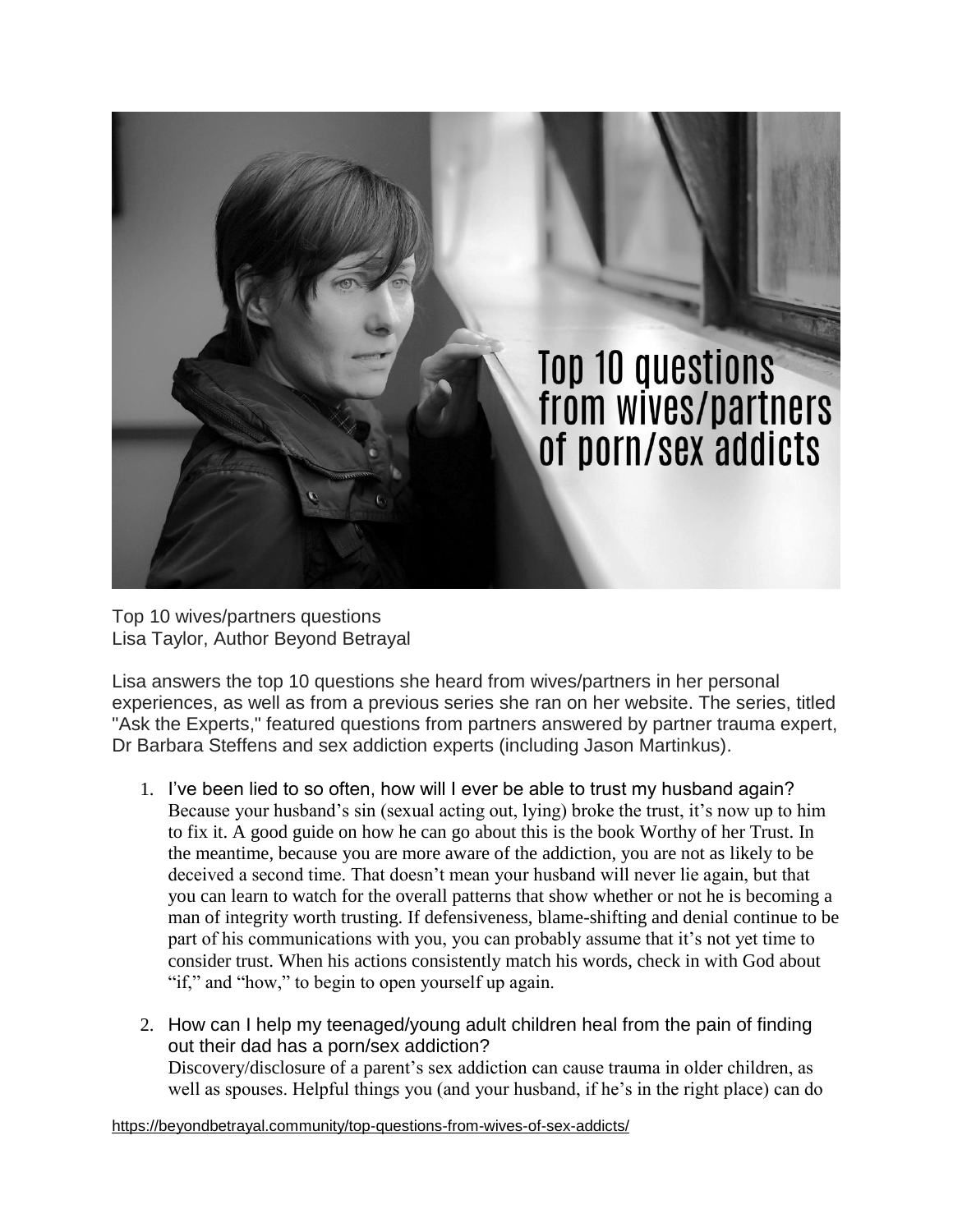for your children are listen to how they are feeling, and allow them to ask questions though use discernment about how much detail to give them about the acting out. Children often have concerns for your safety, their own/others' safety and need time and space to grieve the loss of their former happy (or happier) vision of the family. They may also need someone to talk to as they "put the pieces together"— because for many, learning about the addiction explains other patterns they have witnessed in their father/in the family for years. Some of this work is best done with a qualified sex addiction specialist, or other trusted professional. Keep in mind that there are some definite benefits to children knowing about the addiction. Some find a determination to stop the family pattern of addiction. Others feel more empowered to use boundaries with the parent with the addiction if he continues to behave in unhealthy ways. If your children do not yet know about their father's addiction, a specialist can help guide you in the process of disclosing to them.

- 3. If my husband has a sex addiction, why is it he never wants to have sex with me? It is so common for porn/sex addicts to avoid intimacy that the addiction is frequently referred to as an "intimacy disorder." As the highest form of intimacy we can experience with another person this side of heaven, sexual intimacy (as opposed to sex addiction's exploitation of another) can feel extremely threatening to him. You may have noticed that your husband avoids other types of intimacy with you (and possibly others) as well—e.g., emotional, spiritual, recreational. Some key drivers of this problem are shame, past negative experiences with being vulnerable, and poor self-esteem. These are issues God wants to heal in your husband. In the meantime, it's recommended you seek help for the pain his rejection is causing you, and to consider what boundaries you might put in place to protect your heart until such a time as your husband finds healing.
- 4. Actually my husband wants to have sex regularly/frequently, but has trouble with it (i.e., getting/maintaining an erection, having an orgasm)… what should I do? Porn-induced erectile dysfunction (PIED) is a complex phenomenon with porn/sex addiction at its core. Many women have assumed that the issue is "them," and that if they just did things more "his" way—like what he's viewing in porn— or looked more like a porn star, then the issue would resolve. After years of moving into more and more perverse behaviors (i.e., sex acts that are more emotionally isolating and/or physically painful) while his sexual issues continued to worsen, they realized that this problem was outside their control. However, the problem is absolutely within the husband's control. Giving up the sexual acting out has been shown in studies to reverse the physical symptoms associated with porn-induced erectile dysfunction. You are a daughter of the Most High God. Becoming part of your husband's sexual acting out harms both you and him and you would be well advised to begin using boundaries to protect yourself and help him. I recommend seeking support if you need help with setting those boundaries.
- 5. How do I know if my husband is doing enough in recovery? While I don't think a partner can ever fully know everything in the heart of the loved one who is in recovery, she surely can be alert to *signs* of good recovery work. A partner can also request (and I believe expect) *openness* on the part of the person in recovery as to what they are doing in their recovery work. Books like *Stop Sex Addiction* (Lisa adds:

<https://beyondbetrayal.community/top-questions-from-wives-of-sex-addicts/>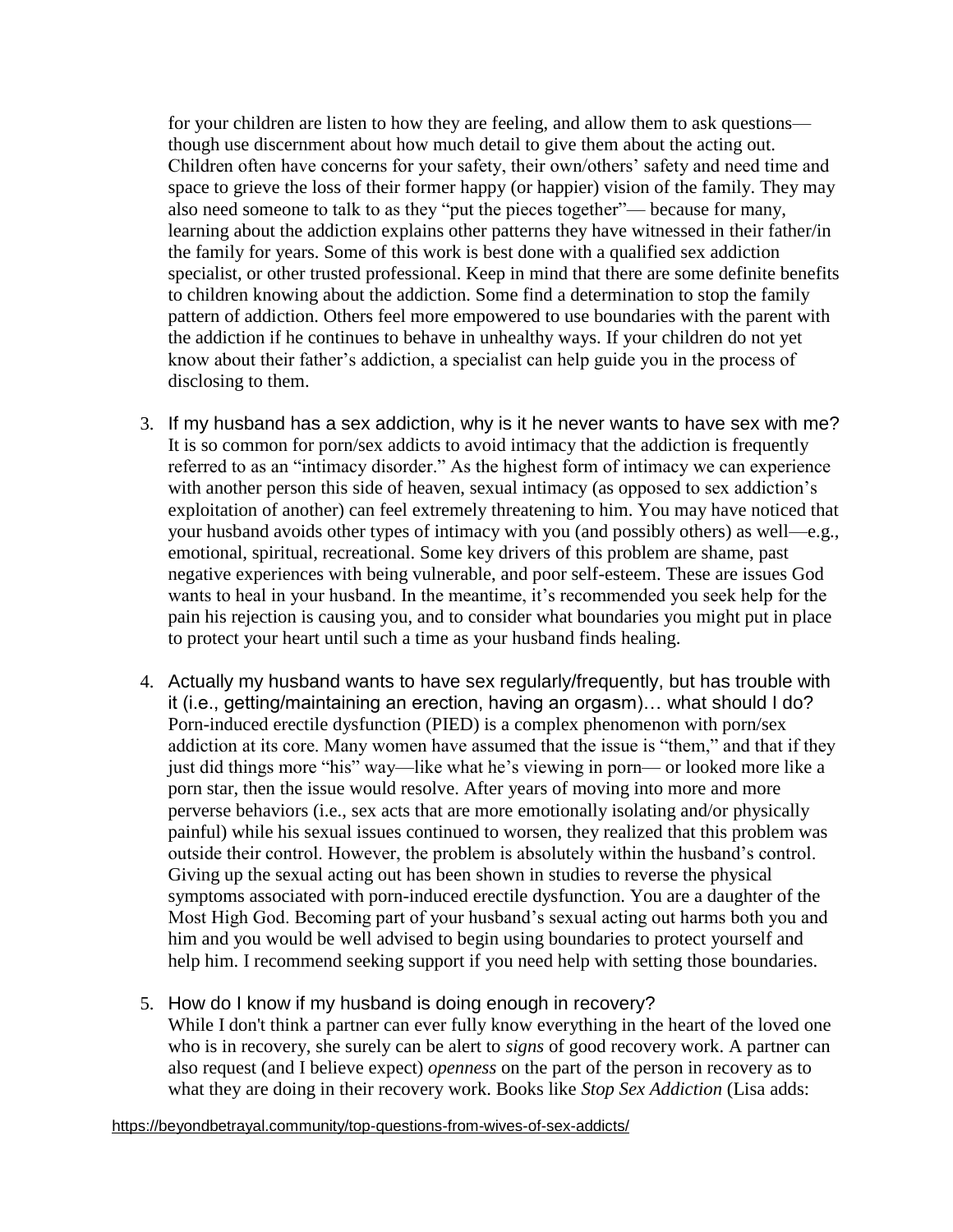and video series such as *Kitchen Convos*) provide a thorough description of what active recovery requires in terms of effort, healing, and support. Watch for your loved one to initiate telling you about their recovery work and what they are learning. Listen for vulnerability (a "soft" heart) and a desire to be who he was created to be. Notice if he is coming "alive" and enjoying his new-found freedom.

Recovery requires a life change, a heart change, and a direction change. You should start to see the person in recovery committed to therapy, to group or meetings, to reading, and to a life of integrity. These commitments often do not come immediately but there should be movement in those directions. Watch a trend line (there will be ups and downs) with steady (albeit slow) progress. A person in solid recovery is growing and moving forward because *they want to heal—they don't want to relapse.* They desire integrity in their lives. You'll find yourself trusting their heart—and trusting that THEY don't want to relapse.

I want to encourage partners to also spend the needed time on their own healing; allow the wounds of betrayal to be attended to and healed through support and care from others. Look to areas in your life where you want to gain confidence and strength. *Strengthen your roots!* This helps you to heal, AND helps you get strong enough so that, even if there is a relapse, you will have strengthened your reserves and firmed up your resolve to be a survivor and a warrior to fight for yourself and your welfare.

6. Why aren't I enough for him?

Porn and sex addiction aren't about a need for more healthy, marital sex: it's about an addiction to the high levels of brain chemicals released by surfing porn/acting out, etc. This brain chemical-mix is related to the brain chemicals released as part of healthy, marital sex, but with some distinct differences. His addiction can also be about reenacting past sexual traumas or medicating negative moods. In any case, his acting out (or at least his habit of unhealthy self-soothing with sex) probably preceded your marriage, thus it truly has nothing to do with how you look or act. God says you are enough to be His daughter and your husband's wife: and that is truth that can be helpful to hold on to throughout this journey.

7. Since finding out I can't eat/sleep/stay present/remember anything/etc. What's wrong with me?

Mental health researchers in the late 20th century began to consider that betrayed wives might experience trauma when they find out about their spouse's infidelity. Later researchers, such as Dr. Barbara Steffens and Dr. Omar Minwalla, began to study whether the same might be true for the wives of sex addicts. Their studies (and others since) have concluded that the majority of wives of porn and sex addicts experience trauma from the disclosure/discovery of the addiction. What you are experiencing are common betrayal trauma symptoms, which will lessen over time, if you are not being retraumatized and if you find safe people with whom to process the traumatic events.

8. How long does it take people to heal from betrayal trauma? The healing journey is unique for every person. However, studies show that factors which promote healing are: finding support (e.g., counselor, a support group, friends, church